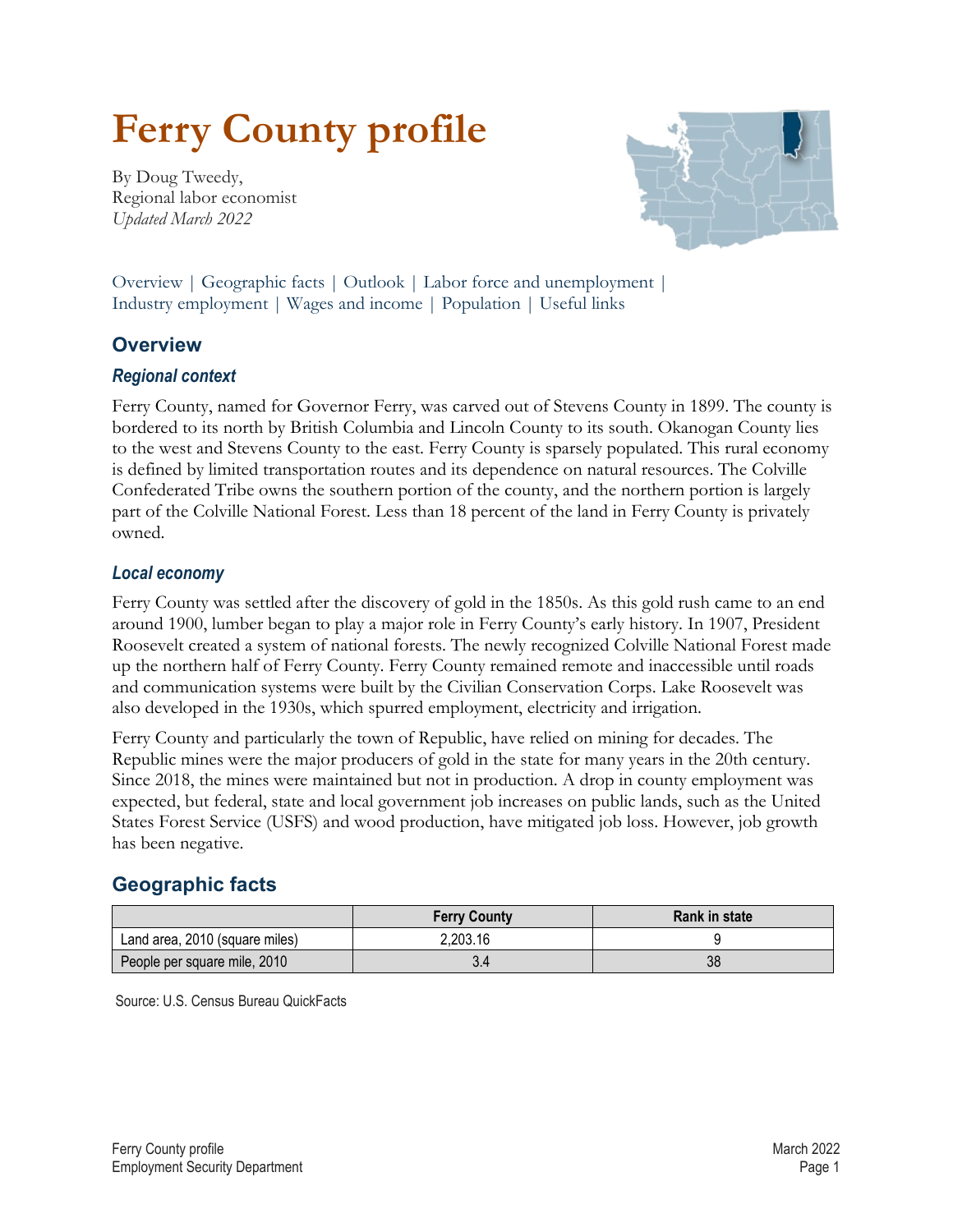## <span id="page-1-0"></span>**[Outlook](#page-0-1)**

The economy of Ferry County has remained static with little change over time. The lack of economic growth is reflected in slow population growth, an older than average population and negative real employment growth. Ferry County continues to be plagued by limited transportation and little private land. These issues limit growth of resource extraction as well as overall economic activity. The largest employer in Ferry County, a gold mine near Republic, closed in 2018. The indirect impact of the closure, due to the lost high-wage jobs, will impact local businesses and schools. However, a trend of unemployed miners working in other mines around the country, but continuing to keep their residencies in Ferry County, will help offset lost jobs and wages. Still, Ferry County is likely to experience decreases in employment and income.

## <span id="page-1-1"></span>**[Labor force and unemployment](#page-0-1)**

Labor force and unemployment statistics are available on the [Labor area summaries](https://esd.wa.gov/labormarketinfo/labor-area-summaries) page on ESD's labor market information website.

The civilian labor force in 2021 (2,302) decreased compared to 2020 (2,432). Ferry, a rural county, was one of the first counties in the state to enter the phase three business re-openings because of the low incidence of the virus (COVID-19) in the county. This helped mitigate the Ferry County labor force in 2020 during the pandemic. However, the county has a high average worker age, retirements have accelerated which is reducing the labor force in 2022.

The county unemployment rate for 2021 was 8.9 percent, partially due to the drop in labor force. In 2020, the rate was 11.6 percent. The unemployment rate peaked in 2010 at 17.5 percent.

Source: Employment Security Department/DATA Division

## <span id="page-1-2"></span>**[Industry employment](#page-0-1)**

Current industry employment statistics are available on the [Labor area summaries](https://esd.wa.gov/labormarketinfo/labor-area-summaries) page on ESD's labor market information website.

Ferry County has 1,690 nonfarm jobs located in the county. Many employed residents work in jobs or for firms located outside the county.

Total nonfarm jobs in 2021 decreased by 90 jobs from 2020.

- Goods-producing employment averaged 190 jobs in 2021, a decrease from the 2020 annual average of 240. Many of these lost jobs were in manufacturing.
- Service-providing employment averaged 1,430 jobs in 2021, a decrease over the 2020 annual average of 1,460.

For historical industry employment data, [contact an economist.](mailto:Dtweedy@esd.wa.gov)

Source: Employment Security Department/ DATA Division

#### *Industry employment by age and gender*

The Local Employment Dynamics (LED) database, a joint project of state employment departments and the U.S. Census Bureau, matches state employment data with federal administrative data. Among the products is industry employment by age and gender. All workers covered by state unemployment insurance data are included; federal workers and non-covered workers, such as the self-employed, are not. Data are presented by place of work, not place of residence.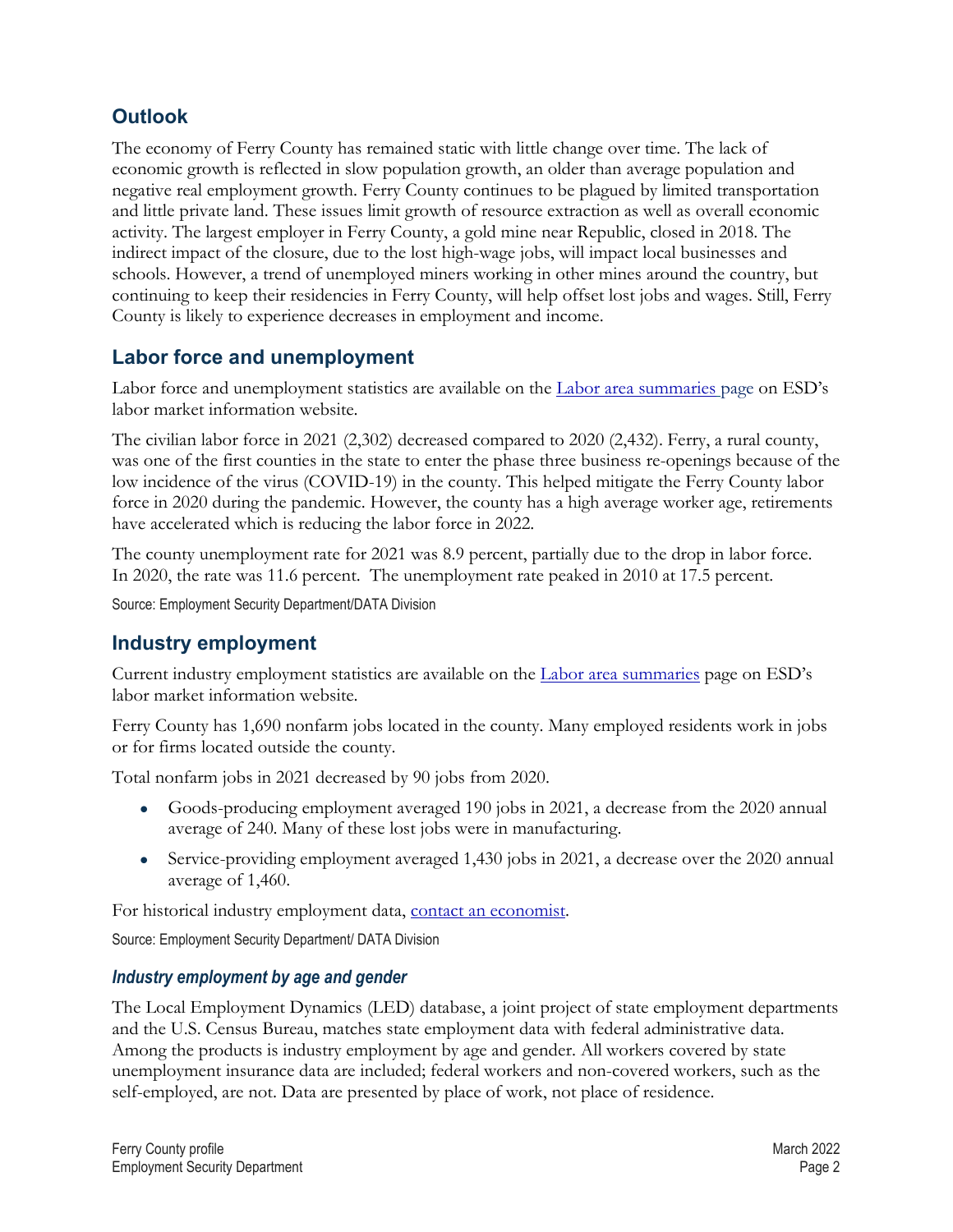#### *Ferry County highlights:*

The largest job holder age group in Ferry County in 2020 was the 45 to 54 cohort at 21.7 percent. This percentage was closely followed by job holders aged 55 to 64, with 21.3 percent of the workforce.

In 2020, men held 48.6 percent of the jobs in Ferry County, and women held 51.4 percent. There were substantial differences in gender dominance by industry.

- Male-dominated industries included transportation and warehousing (83.9 percent), construction (82.9 percent) and manufacturing (76.6 percent).
- Female-dominated industries included finance and insurance (90.0 percent), health care and social assistance (67.1 percent) and accommodation and food services (62.3 percent).

Source: Employment Security Department/ DATA Division, County Data Tables

## <span id="page-2-0"></span>**[Wages and income](#page-0-1)**

In 2020, there were 1,701 jobs covered by unemployment insurance with a total payroll of over \$74.0 million.

The 2020 average annual wage was \$43,447, well below the state's average annual wage of \$76,801.

#### *Personal income*

Personal income includes earned income, investment income and government payments such as Social Security and Veterans Benefits. Investment income includes income imputed from pension funds and from owning a home. Per capita personal income equals total personal income divided by the resident population.

In 2020, the per capita personal income was \$39,899 in Ferry County, less than the state (\$67,126). Ferry County has ranked 39th in the state in terms of per capital personal income.

According to the U.S. Census Bureau QuickFacts, the median household income was \$41,685 in 2016 to 2020, less than the median for the state at \$77,006.

In the period 2016 to 2020, 18.4 percent of Ferry County's population was living below the poverty level, higher than the state's level of 9.5 percent according to the U.S. Census Bureau QuickFacts.

Source: Employment Security Department/ DATA Division; Bureau of Economic Analysis; U.S. Census Bureau QuickFacts

## <span id="page-2-1"></span>**[Population](#page-0-1)**

Ferry County's population was estimated at 7,273 in 2021. It grew at a rate of 1.3 percent from 2020 to 2021 compared to the state's growth rate of 0.4 percent.

The largest city in Ferry County is Republic.

#### *Population facts*

|                              | <b>Ferry County</b> | <b>Washington state</b> |
|------------------------------|---------------------|-------------------------|
| Population 2021              | 7,273               | 7,738,692               |
| Population 2020              | 7.178               | 7.705.281               |
| Percent change, 2020 to 2021 | 1.3%                | 0.4%                    |

Source: U.S. Census Bureau QuickFacts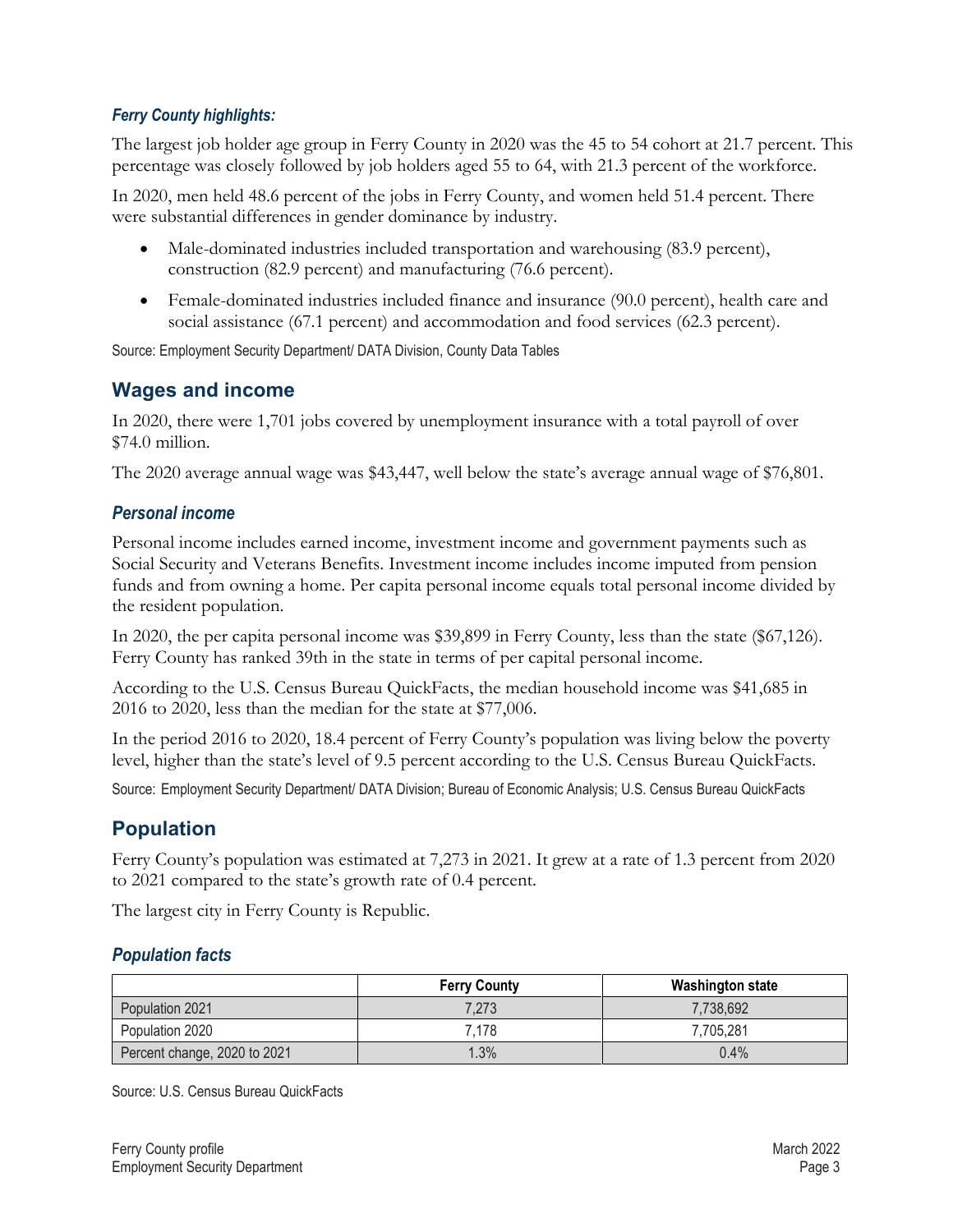#### *Age, gender and ethnicity*

Ferry County has an older population than does the state.

- In Ferry County, those 65 and older made up 28.2 percent of Ferry County's 2021 population compared to the state's 15.9 percent.
- Residents under 18 made up 16.4 percent of Ferry County's population compared to 21.8 percent for the state.

Ferry County showed less diversity in 2020 than did the state in all racial/ethnic categories except American Indians and Alaska Natives. The Colville Confederated Tribe owns a significant portion of the county.

#### *Demographics*

|                                                  | <b>Ferry County</b> | <b>Washington state</b> |  |  |
|--------------------------------------------------|---------------------|-------------------------|--|--|
| Population by age, 2021                          |                     |                         |  |  |
| Under 5 years old                                | 4.4%                | 6.0%                    |  |  |
| Under 18 years old                               | 16.4%               | 21.8%                   |  |  |
| 65 years and older                               | 28.2%               | 15.9%                   |  |  |
| Females, 2021                                    | 48.6%               | 49.9%                   |  |  |
| Race/ethnicity, 2021                             |                     |                         |  |  |
| White                                            | 76.1%               | 78.5%                   |  |  |
| <b>Black</b>                                     | 0.8%                | 4.4%                    |  |  |
| American Indian, Alaskan Native                  | 16.6%               | 1.9%                    |  |  |
| Asian, Native Hawaiian, & other Pacific Islander | 1.4%                | 10.4%                   |  |  |
| Hispanic or Latino, any race                     | 4.8%                | 13.0%                   |  |  |

Source: U.S. Census Bureau QuickFacts

#### *Educational attainment*

Most Ferry County residents aged 25 and older (89.9 percent) were high school graduates, which compares with 91.7 percent of Washington state's residents, over the period 2016 to 2020.

Those with a bachelor's degree or higher made-up 21.2 percent of Ferry County residents aged 25 and older compared to 36.7 percent of state residents over the same period.

Source: U.S. Census Bureau QuickFacts

## <span id="page-3-0"></span>**[Useful links](#page-0-1)**

- [County data tables](https://esdorchardstorage.blob.core.windows.net/esdwa/Default/ESDWAGOV/labor-market-info/Libraries/Regional-reports/County-Data-Tables/Ferry%20County%20data%20tables.xlsx)
- [Census Bureau Profile](https://data.census.gov/cedsci/profile?q=Ferry%20County,%20Washington&g=0500000US53019)
- [Confederated Tribes of the Colville Reservation](http://www.colvilletribes.com/)
- [Ferry County on ofm.wa.gov](https://ofm.wa.gov/washington-data-research/county-and-city-data/ferry-county)
- [Ferry County home page](http://www.ferry-county.com/)
- [Ferry County on ChooseWashington.com](http://choosewashingtonstate.com/why-washington/our-region/)
- [Ferry County History and Information](http://www.historylink.org/File/7787)
- **[Self Sufficiency Calculator for Washington State](http://www.thecalculator.org/)**
- [Tri County Economic Development District](http://www.teddonline.com/)